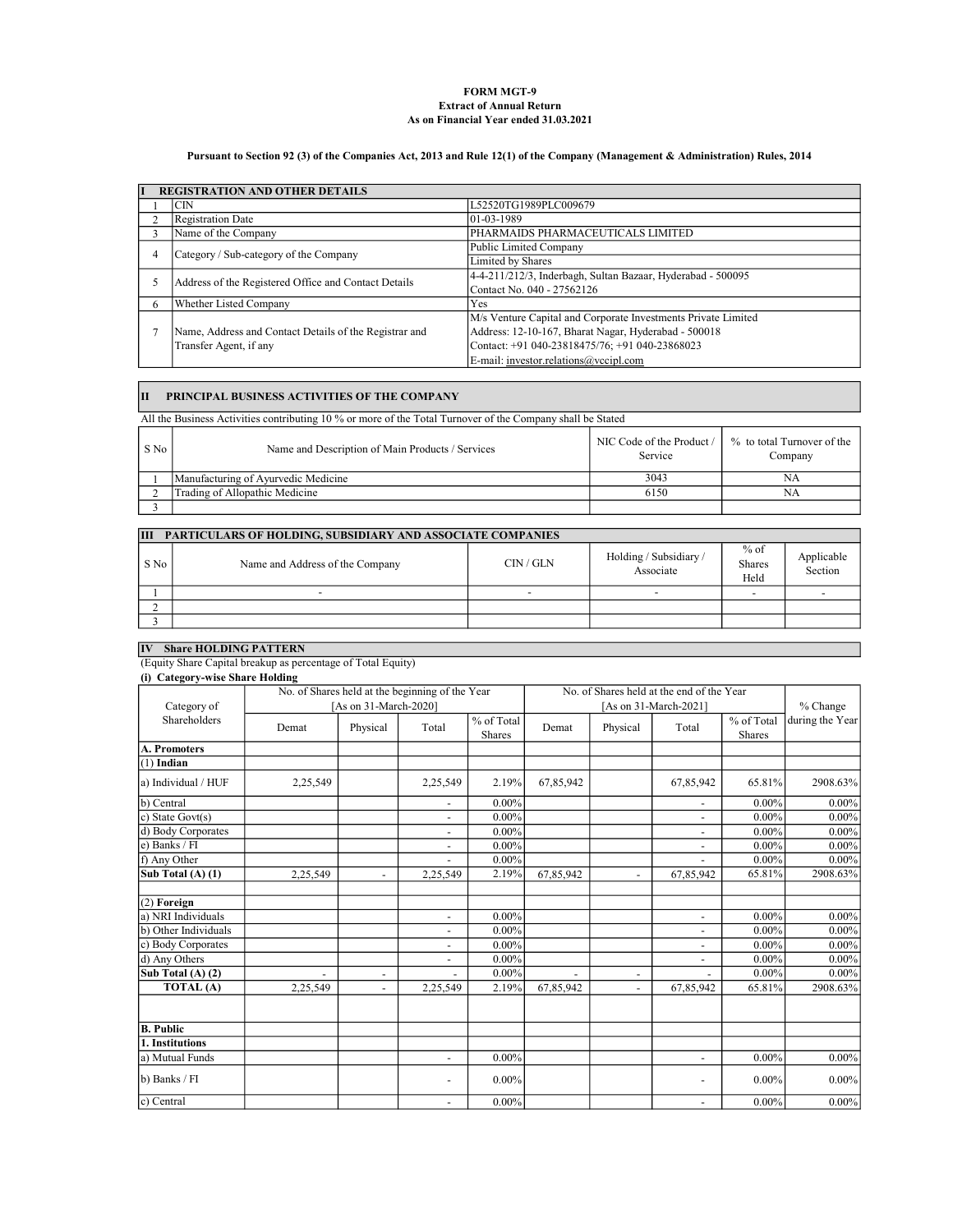| $d)$ State Govt $(s)$                                                                         |                          |                | ÷.                       | $0.00\%$ |                |                | ÷.                           | $0.00\%$ | $0.00\%$  |
|-----------------------------------------------------------------------------------------------|--------------------------|----------------|--------------------------|----------|----------------|----------------|------------------------------|----------|-----------|
| e) Venture Capital                                                                            |                          |                |                          |          |                |                |                              |          |           |
| Funds                                                                                         |                          |                | ÷,                       | $0.00\%$ |                |                |                              | $0.00\%$ | $0.00\%$  |
| f) Insurance                                                                                  |                          |                | $\blacksquare$           | $0.00\%$ |                |                | $\sim$                       | $0.00\%$ | $0.00\%$  |
| g) FIIs                                                                                       |                          |                | $\blacksquare$           | $0.00\%$ |                |                | $\blacksquare$               | $0.00\%$ | $0.00\%$  |
| h) Foreign Venture                                                                            |                          |                | $\overline{a}$           | $0.00\%$ |                |                | ÷.                           | $0.00\%$ | $0.00\%$  |
| Capital Funds                                                                                 |                          |                |                          |          |                |                |                              |          |           |
| i) Others (specify)                                                                           |                          |                | $\sim$                   | $0.00\%$ |                |                | $\blacksquare$               | $0.00\%$ | $0.00\%$  |
| Sub-Total $(B)(1)$ :-                                                                         | $\overline{\phantom{a}}$ | $\blacksquare$ | $\blacksquare$           | $0.00\%$ | $\blacksquare$ | $\blacksquare$ | $\blacksquare$               | $0.00\%$ | $0.00\%$  |
|                                                                                               |                          |                |                          |          |                |                |                              |          |           |
| 2. Non-Institutions                                                                           |                          |                |                          |          |                |                |                              |          |           |
| a) Body Corporates                                                                            |                          |                |                          |          |                |                |                              |          |           |
| i) Indian                                                                                     | 42,386                   | 1,000          | 43,386                   | 0.42%    | 40156          | 1000           | 41,156                       | 0.40%    | $-5.14%$  |
| ii) Overseas                                                                                  |                          |                |                          | $0.00\%$ |                |                |                              | $0.00\%$ | $0.00\%$  |
| b) Individuals                                                                                |                          |                |                          |          |                |                |                              |          |           |
| i) Individual<br>Shareholders holding<br>Nominal Share<br>Capital upto Rs.2<br>Lakhs          | 18,92,285                | 9,39,531       | 28,31,816                | 27.46%   | 17,49,470      | 8,07,601       | 25,57,071                    | 24.80%   | $-9.70%$  |
| ii) Individual<br>Shareholders holding<br>Nominal Share<br>Capital in excess of<br>Rs.2 Lakhs | 70,43,034                | 1,59,320       | 72,02,354                | 69.85%   | 6,01,320       | 2,90,150       | 8,91,470                     | 8.65%    | $-87.62%$ |
| c) Others (Specify)                                                                           |                          |                |                          |          |                |                |                              |          |           |
| Non-Resident Indians                                                                          | 7,829                    |                | 7,829                    | 0.08%    | 8829           |                | 8,829                        | 0.09%    | 12.77%    |
| Overseas Corporate                                                                            |                          |                | $\overline{a}$           | $0.00\%$ |                |                | $\overline{a}$               | $0.00\%$ | $0.00\%$  |
| <b>Bodies</b>                                                                                 |                          |                |                          |          |                |                |                              |          |           |
| Foreign Nationals                                                                             |                          |                | $\blacksquare$           | $0.00\%$ |                |                | ÷.                           | $0.00\%$ | $0.00\%$  |
| <b>Clearing Members</b>                                                                       | 300                      |                | 300                      | $0.00\%$ | 26766          |                | 26,766                       | 0.26%    | 8822.00%  |
| Trusts                                                                                        |                          |                | $\overline{\phantom{0}}$ | $0.00\%$ |                |                | $\qquad \qquad \blacksquare$ | $0.00\%$ | $0.00\%$  |
| Foreign Bodies - DR                                                                           |                          |                | $\overline{a}$           | $0.00\%$ |                |                | $\overline{a}$               | $0.00\%$ | $0.00\%$  |
| Sub-Total $(B)(2)$ :-                                                                         | 89,85,834                | 10,99,851      | 1,00,85,685              | 97.81%   | 24,26,541      | 10,98,751      | 35,25,292                    | 34.19%   | $-65.05%$ |
| <b>Total Public</b>                                                                           | 89,85,834                | 10,99,851      | 1,00,85,685              | 97.81%   | 24, 26, 541    | 10,98,751      | 35,25,292                    | 34.19%   | $-65.05%$ |
| C. Shares held by<br><b>Custodian for GDRs</b><br>and ADRs                                    |                          |                | $\overline{\phantom{a}}$ | $0.00\%$ |                |                |                              | $0.00\%$ | $0.00\%$  |
| <b>Grand Total</b>                                                                            |                          |                |                          |          |                |                |                              |          |           |

## (ii) Shareholding of Promoters

|                |                                               |                                 | Shareholding at the beginning of the      |                                                                    |                                 | Shareholding at the end of the Year    |                                                                     |                                                |
|----------------|-----------------------------------------------|---------------------------------|-------------------------------------------|--------------------------------------------------------------------|---------------------------------|----------------------------------------|---------------------------------------------------------------------|------------------------------------------------|
| S No           | Shareholder's Name                            | No. of<br><b>Shares</b><br>Held | % of Total<br>Shares of<br>the<br>Company | % of Shares<br>Pledged/<br>Encumbered<br>to Total<br><b>Shares</b> | No. of<br><b>Shares</b><br>Held | % of Total<br>Shares of the<br>Company | % of Shares<br>Pledged /<br>Encumbered<br>to Total<br><b>Shares</b> | % Change in<br>Shareholding<br>during the Year |
|                | Kant Rao                                      | 7.300                           | 0.07%                                     | $0.00\%$                                                           | 7,300                           | 0.07%                                  | $0.00\%$                                                            | $0.00\%$                                       |
| 2              | <b>B</b> Venkata Swamy                        | 5.000                           | 0.05%                                     | $0.00\%$                                                           | 5,000                           | 0.05%                                  | $0.00\%$                                                            | $0.00\%$                                       |
| 3              | Ghisulal R Jain                               | 32,844                          | 0.32%                                     | $0.00\%$                                                           |                                 | $0.00\%$                               | $0.00\%$                                                            | $-100.00\%$                                    |
| $\overline{4}$ | Prashant H Dave                               | 10.459                          | 0.10%                                     | $0.00\%$                                                           | 10,459                          | 0.10%                                  | $0.00\%$                                                            | $0.00\%$                                       |
| 5              | Madhu Kumari Bharat Kitawat                   | 1.000                           | 0.01%                                     | $0.00\%$                                                           |                                 | $0.00\%$                               | $0.00\%$                                                            | $-100.00\%$                                    |
| 6              | Ghisulal Jain                                 | 18,030                          | 0.17%                                     | $0.00\%$                                                           | 18,030                          | 0.17%                                  | $0.00\%$                                                            | $0.00\%$                                       |
|                | Veena Lalwani                                 | 15,645                          | 0.15%                                     | $0.00\%$                                                           | 15,645                          | 0.15%                                  | $0.00\%$                                                            | $0.00\%$                                       |
| 8              | <b>Babulal Jain</b>                           | 6,321                           | 0.06%                                     | $0.00\%$                                                           | 6,321                           | 0.06%                                  | $0.00\%$                                                            | $0.00\%$                                       |
| $\mathbf Q$    | Subhash B Lalwani                             | 16,400                          | 0.16%                                     | $0.00\%$                                                           | 16,400                          | 0.16%                                  | $0.00\%$                                                            | $0.00\%$                                       |
| 10             | Suresh Kumar                                  | 1.000                           | 0.01%                                     | $0.00\%$                                                           | 1,000                           | 0.01%                                  | $0.00\%$                                                            | $0.00\%$                                       |
| 11             | Puspha Dave Hariprasad Dave                   | 5,357                           | 0.05%                                     | $0.00\%$                                                           |                                 | $0.00\%$                               | $0.00\%$                                                            | $-100.00\%$                                    |
| 12             | Umadevi Babulal Jain                          | 5,452                           | 0.05%                                     | 0.00%                                                              | 5,452                           | 0.05%                                  | $0.00\%$                                                            | $0.00\%$                                       |
| 13             | Uttam P Jain                                  | 1.000                           | 0.01%                                     | $0.00\%$                                                           | 1.000                           | 0.01%                                  | $0.00\%$                                                            | $0.00\%$                                       |
| 14             | Abhilekha Jain                                | 44.145                          | 0.43%                                     | $0.00\%$                                                           | 44.145                          | 0.43%                                  | $0.00\%$                                                            | $0.00\%$                                       |
| 15             | Surekha Prashant Dave                         | 8,200                           | 0.08%                                     | $0.00\%$                                                           | 4.200                           | 0.04%                                  | $0.00\%$                                                            | -48.78%                                        |
| 16             | Abhishek Jain                                 | 14,651                          | 0.14%                                     | $0.00\%$                                                           | 14,651                          | 0.14%                                  | $0.00\%$                                                            | $0.00\%$                                       |
| 17             | Satish Chand                                  | 13,600                          | 0.13%                                     | $0.00\%$                                                           | 13,600                          | 0.13%                                  | $0.00\%$                                                            | $0.00\%$                                       |
| 18             | Jayshree Sanjay Patni Sanjay Birdichand Patni | 18,075                          | 0.18%                                     | $0.00\%$                                                           |                                 | $0.00\%$                               | $0.00\%$                                                            | $-100.00\%$                                    |
| 19             | <b>B</b> Venkata Swamy                        | 1.070                           | 0.01%                                     | $0.00\%$                                                           | 1.070                           | 0.01%                                  | $0.00\%$                                                            | $0.00\%$                                       |
| 20             | Venkata Bhagi Rao Sadhanala                   |                                 | $0.00\%$                                  | $0.00\%$                                                           | 53, 43, 531                     | 51.82%                                 | $0.00\%$                                                            | $0.00\%$                                       |
| 21             | Padmaja Kalyani Sadhanala                     |                                 | $0.00\%$                                  | 0.00%                                                              | 9,57,663                        | 9.29%                                  | $0.00\%$                                                            | $0.00\%$                                       |
| 22             | Viswa Prasad Sadhanala                        |                                 | $0.00\%$                                  | $0.00\%$                                                           | 96,400                          | 0.93%                                  | $0.00\%$                                                            | $0.00\%$                                       |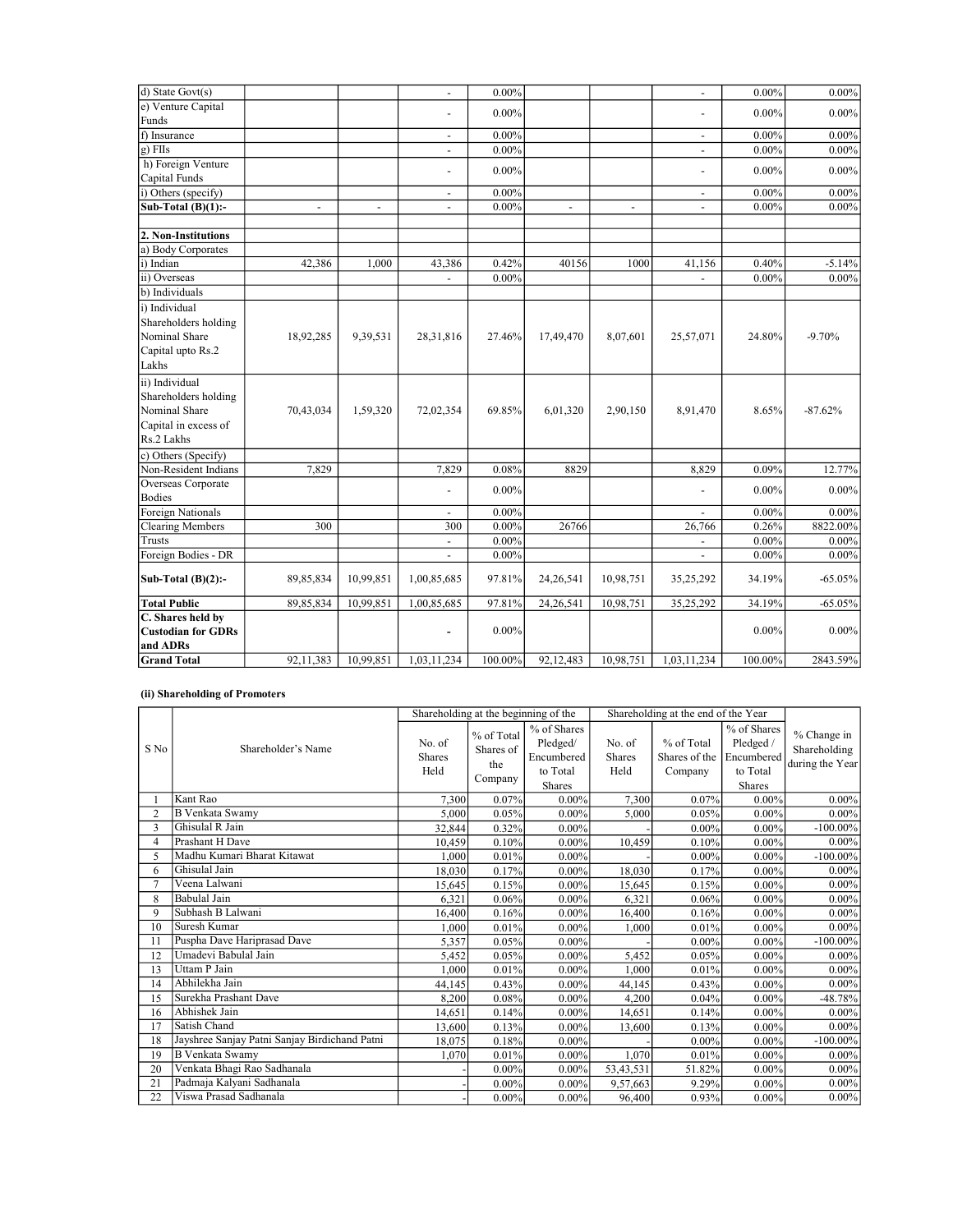| 23 | Pilli Meena Kumari            |          | $0.00\%$ | $0.00\%$ | 56,000    | 0.54%    | $0.00\%$ | $0.00\%$ |
|----|-------------------------------|----------|----------|----------|-----------|----------|----------|----------|
| 24 | Rangoori Kantham              |          | $0.00\%$ | $0.00\%$ | 56,000    | 0.54%    | $0.00\%$ | $0.00\%$ |
| 25 | Peddi Anuradha                |          | $0.00\%$ | $0.00\%$ | 56,000    | 0.54%    | $0.00\%$ | $0.00\%$ |
| 26 | Sadhanala Dara Kalvani        |          | $0.00\%$ | $0.00\%$ | 56,000    | 0.54%    | $0.00\%$ | $0.00\%$ |
| 27 | Dadi Urmila                   |          | $0.00\%$ | $0.00\%$ | 25        | $0.00\%$ | $0.00\%$ | $0.00\%$ |
| 28 | Baghi Rao Pankaj Sadhanala    |          | $0.00\%$ | $0.00\%$ | 25        | $0.00\%$ | $0.00\%$ | $0.00\%$ |
| 29 | Maharani Maheshwari Sadhanala |          | $0.00\%$ | $0.00\%$ | 25        | $0.00\%$ | $0.00\%$ | $0.00\%$ |
|    |                               | 2.25.549 | 2.19%    |          | 67.85.942 | 65.81%   |          | 2908.63% |

## (iii) Change in Promoters' Shareholding (please specify, if there is no change)

|      | Particulars                  | Date | Reason | Shareholding at the beginning of the |               | Cumulative Shareholding during the |               |
|------|------------------------------|------|--------|--------------------------------------|---------------|------------------------------------|---------------|
| S No |                              |      |        | Year                                 |               | Year                               |               |
|      |                              |      |        | No. of Shares                        | % of Total    | No. of Shares                      | % of Total    |
|      |                              |      |        |                                      | <b>Shares</b> |                                    | <b>Shares</b> |
|      | At the beginning of the year |      |        |                                      | $0.00\%$      |                                    | $0.00\%$      |
|      |                              |      |        |                                      | $0.00\%$      |                                    | $0.00\%$      |
|      | Changes during the year      |      |        |                                      | $0.00\%$      |                                    | $0.00\%$      |
|      |                              |      |        |                                      | $0.00\%$      |                                    | $0.00\%$      |
|      | At the end of the year       |      |        |                                      | $0.00\%$      |                                    | $0.00\%$      |

#### (iv) Shareholding Pattern of Top Ten Shareholders

(Other than Directors, Promoters and Holders of GDRs and ADRs):

|                |                               |      |        | Shareholding at the beginning of the |                             | Cumulative Shareholding during the |                      |
|----------------|-------------------------------|------|--------|--------------------------------------|-----------------------------|------------------------------------|----------------------|
| S No           | For each of the Top 10        | Date | Reason | Year                                 |                             | Year                               |                      |
|                | Shareholders                  |      |        | No. of Shares                        | % of Total<br><b>Shares</b> | No. of Shares                      | % of Total<br>Shares |
| $\mathbf{1}$   | Percy Homi Italia             |      |        |                                      |                             |                                    |                      |
|                | At the beginning of the Year  |      |        | 1,50,025                             | 1.45%                       | 1,50,025                           | 1.45%                |
|                | Changes during the Year       |      |        | 51,955                               | 0.50%                       | 2,01,980                           | 1.96%                |
|                | At the end of the Year        |      |        | 2,01,980                             | 1.96%                       | 2,01,980                           | 1.96%                |
|                |                               |      |        |                                      |                             |                                    |                      |
| $\overline{2}$ | Ghisulal Jain                 |      |        |                                      |                             |                                    |                      |
|                | At the beginning of the Year  |      |        |                                      | $0.00\%$                    |                                    | $0.00\%$             |
|                | Changes during the Year       |      |        | 38,344                               | 0.37%                       | 38,344                             | 0.37%                |
|                | At the end of the Year        |      |        | 38,344                               | 0.37%                       | 38,344                             | 0.37%                |
|                |                               |      |        |                                      |                             |                                    |                      |
| $\overline{3}$ | Deepinder Singh Poonian       |      |        |                                      |                             |                                    |                      |
|                | At the beginning of the Year  |      |        |                                      | $0.00\%$                    |                                    | $0.00\%$             |
|                | Changes during the Year       |      |        | 37,861                               | 0.37%                       | 37,861                             | 0.37%                |
|                | At the end of the Year        |      |        | 37,861                               | 0.37%                       | 37,861                             | 0.37%                |
|                |                               |      |        |                                      |                             |                                    |                      |
| $\overline{4}$ | Shounak P Thaker              |      |        |                                      |                             |                                    |                      |
|                | At the beginning of the Year  |      |        |                                      | $0.00\%$                    | $\overline{a}$                     | $0.00\%$             |
|                | Changes during the Year       |      |        | 19,500                               | 0.19%                       | 19,500                             | 0.19%                |
|                | At the end of the Year        |      |        | 19,500                               | 0.19%                       | 19,500                             | 0.19%                |
|                |                               |      |        |                                      |                             |                                    |                      |
| 5              | Jaydev Laxmanbhai Gajera      |      |        |                                      |                             |                                    |                      |
|                | At the beginning of the Year  |      |        |                                      | $0.00\%$                    |                                    | $0.00\%$             |
|                | Changes during the Year       |      |        | 18,026                               | 0.17%                       | 18,026                             | 0.17%                |
|                | At the end of the Year        |      |        | 18,026                               | 0.17%                       | 18,026                             | 0.17%                |
|                |                               |      |        |                                      |                             |                                    |                      |
| 6              | Geetadevi Prakashchand Dariya |      |        |                                      |                             |                                    |                      |
|                | At the beginning of the Year  |      |        |                                      | $0.00\%$                    |                                    | $0.00\%$             |
|                | Changes during the Year       |      |        | 17,938                               | 0.17%                       | 17,938                             | $0.17\%$             |
|                | At the end of the Year        |      |        | 17,938                               | 0.17%                       | 17,938                             | 0.17%                |
|                |                               |      |        |                                      |                             |                                    |                      |
| 7              | Srinivasa Rao Vallapureddy    |      |        |                                      |                             |                                    |                      |
|                | At the beginning of the Year  |      |        | 23,424                               | 0.23%                       | 23,424                             | 0.23%                |
|                | Changes during the Year       |      |        | (16, 424)                            | $-0.16%$                    | 7,000                              | 0.07%                |
|                | At the end of the Year        |      |        | 7,000                                | 0.07%                       | 7,000                              | 0.07%                |
|                |                               |      |        |                                      |                             |                                    |                      |
| 8              | Premchand Surana HUF          |      |        |                                      |                             |                                    |                      |
|                | At the beginning of the Year  |      |        | 25,613                               | 0.25%                       | 25,613                             | 0.25%                |
|                | Changes during the Year       |      |        | (13,886)                             | $-0.13%$                    | 11,727                             | 0.11%                |
|                | At the end of the Year        |      |        | 11,727                               | 0.11%                       | 11,727                             | 0.11%                |
|                |                               |      |        |                                      |                             |                                    |                      |
| $\mathbf{Q}$   | Sudhir N Kalpana S            |      |        |                                      |                             |                                    |                      |
|                | At the beginning of the Year  |      |        | 22,500                               | 0.22%                       | 22,500                             | 0.22%                |
|                | Changes during the Year       |      |        | (12, 499)                            | $-0.12%$                    | 10,001                             | 0.10%                |
|                | At the end of the Year        |      |        | 10,001                               | 0.10%                       | 10,001                             | 0.10%                |
|                |                               |      |        |                                      |                             |                                    |                      |
| 10             | Harilal Savla                 |      |        |                                      |                             |                                    |                      |
|                | At the beginning of the Year  |      |        | 16,786                               | 0.16%                       | 16,786                             | 0.16%                |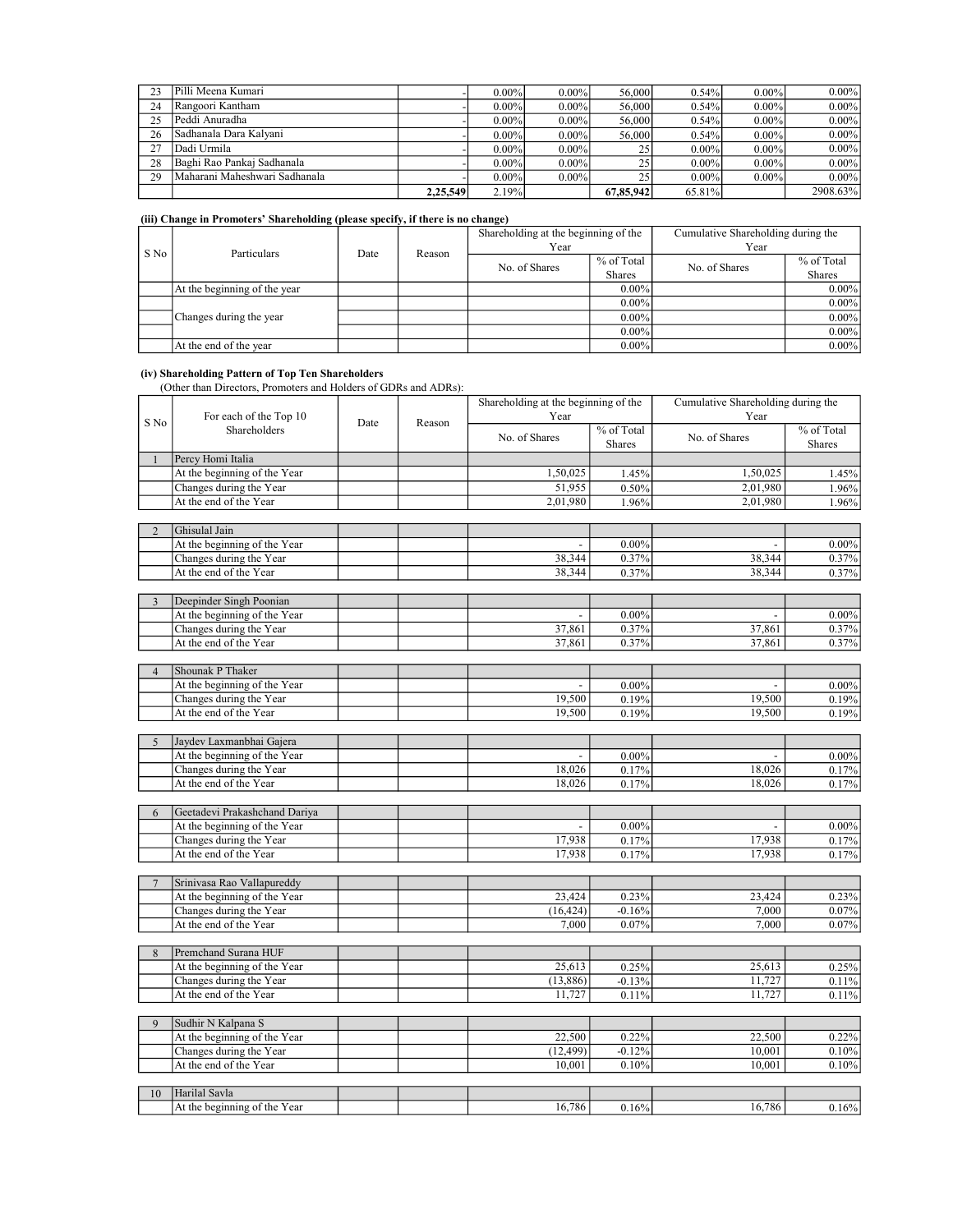| Y ear<br>Changes<br>during<br>the      |  | $\sim$ $\sim$<br>$\epsilon$<br>----- | 10/<br>$-U_{1,1}$<br>- 70 - | ገሬ<br>3.494 | 050/<br>v.v.                 |
|----------------------------------------|--|--------------------------------------|-----------------------------|-------------|------------------------------|
| At<br>end<br>Y ear<br>the<br>the<br>ി. |  | 5.262                                | $0.05\%$                    | ، ن ک       | $\sim$ $\sim$ $\sim$<br>v.v. |

# (v) Shareholding of Directors and Key Managerial Personnel:

| S No | Shareholding of each Directors and | Date | Reason | Shareholding at the beginning of the<br>Year |                             | Cumulative Shareholding during the year |                             |
|------|------------------------------------|------|--------|----------------------------------------------|-----------------------------|-----------------------------------------|-----------------------------|
|      | each Key Managerial Personnel      |      |        | No. of Shares                                | % of Total<br><b>Shares</b> | No. of Shares                           | % of Total<br><b>Shares</b> |
|      | Sadhanala Venkata Rao              |      |        |                                              |                             |                                         |                             |
|      | At the beginning of the Year       |      |        | 53,43,606                                    | 51.82%                      | 53,43,606                               | 51.82%                      |
|      | Changes during the Year            |      |        | (75)                                         | $0.00\%$                    |                                         | $0.00\%$                    |
|      | At the end of the Year             |      |        | 53,43,531                                    | 51.82%                      | 53,43,531                               | 51.82%                      |
|      |                                    |      |        |                                              |                             |                                         |                             |
|      | Sadhanala Padmaja Kalyani          |      |        |                                              |                             |                                         |                             |
|      | At the beginning of the Year       |      |        | 9,57,638                                     | 9.29%                       | 9,57,638                                | 9.29%                       |
|      | Changes during the Year            |      |        | 25                                           | $0.00\%$                    |                                         | $0.00\%$                    |
|      | At the end of the Year             |      |        | 9,57,663                                     | 9.29%                       | 9,57,663                                | 9.29%                       |
|      |                                    |      |        |                                              |                             |                                         |                             |
|      | Sadhanala Viswa Prasad             |      |        |                                              |                             |                                         |                             |
|      | At the beginning of the Year       |      |        | 96,400                                       | 0.93%                       | 96,400                                  | 0.93%                       |
|      | Changes during the Year            |      |        |                                              | $0.00\%$                    |                                         | $0.00\%$                    |
|      | At the end of the Year             |      |        | 96,400                                       | 0.93%                       | 96,400                                  | 0.93%                       |
|      |                                    |      |        |                                              |                             |                                         |                             |

#### V INDEBTEDNESS

Indebtedness of the Company including Interest Outstanding / Accrued but not Due for Payment

| Particulars                                         | Secured Loans excluding<br>Deposits | Unsecured Loans          | Deposits                 | Total Indebtedness |  |  |  |  |  |
|-----------------------------------------------------|-------------------------------------|--------------------------|--------------------------|--------------------|--|--|--|--|--|
| Indebtedness at the beginning of the Financial Year |                                     |                          |                          |                    |  |  |  |  |  |
| i) Principal Amount                                 | $\overline{\phantom{a}}$            |                          | $\overline{\phantom{0}}$ |                    |  |  |  |  |  |
| ii) Interest Due but not Paid                       | $\overline{\phantom{a}}$            | $\overline{\phantom{0}}$ | $\overline{\phantom{0}}$ |                    |  |  |  |  |  |
| iii) Interest Accrued but not Due                   | $\overline{\phantom{a}}$            |                          | $\overline{\phantom{a}}$ |                    |  |  |  |  |  |
| Total (i+ii+iii)                                    | $\qquad \qquad$                     |                          | -                        |                    |  |  |  |  |  |
| Change in Indebtedness during the Financial Year    |                                     |                          |                          |                    |  |  |  |  |  |
| * Addition                                          | $\overline{\phantom{0}}$            |                          | $\overline{\phantom{0}}$ |                    |  |  |  |  |  |
| * Reduction                                         | $\overline{\phantom{a}}$            | $\overline{\phantom{a}}$ | $\overline{\phantom{a}}$ |                    |  |  |  |  |  |
| Net Change                                          | $\overline{\phantom{a}}$            | $\overline{\phantom{a}}$ | $\qquad \qquad$          |                    |  |  |  |  |  |
| Indebtedness at the end of the Financial Year       |                                     |                          |                          |                    |  |  |  |  |  |
| i) Principal Amount                                 | $\overline{\phantom{0}}$            | $\overline{\phantom{0}}$ | $\overline{\phantom{0}}$ |                    |  |  |  |  |  |
| ii) Interest Due but not Paid                       | $\overline{\phantom{0}}$            | ۰                        | $\overline{\phantom{0}}$ |                    |  |  |  |  |  |
| iii) Interest Accrued but not Due                   | $\overline{\phantom{a}}$            |                          | $\overline{\phantom{a}}$ |                    |  |  |  |  |  |
| Total (i+ii+iii)                                    | $\overline{\phantom{a}}$            | $\overline{\phantom{a}}$ | $\qquad \qquad$          |                    |  |  |  |  |  |

#### VI REMUNERATION OF DIRECTORS AND KEY MANAGERIAL PERSONNEL

#### A. Remuneration to Managing Director, Whole Time Directors and / or Manager:

| S No | Particulars of Remuneration                                                   | Name of MD / WTD / Manager |                           | <b>Total Amount</b> |
|------|-------------------------------------------------------------------------------|----------------------------|---------------------------|---------------------|
|      | Name                                                                          | Padmaja Kalyani            | Viswa Prasad              | (Rs / Lakhs)        |
|      | Designation                                                                   | <b>Executive Director</b>  | <b>Executive Director</b> |                     |
|      | Gross Salary                                                                  | 3,00,000                   | 3,00,000                  | 6,00,000            |
|      | (a) Salary as per the provisions contained in Section 17(1) of the Income Tax |                            |                           |                     |
|      | Act, 1961                                                                     |                            |                           |                     |
|      | (b) Value of Perquisites $u/s$ 17(2) Income Tax Act, 1961                     |                            |                           |                     |
|      | (c) Profits in Lieu of Salary under Section $17(3)$ Income Tax Act, 1961      |                            |                           |                     |
| 2    | <b>Stock Option</b>                                                           |                            |                           |                     |
| 3    | Sweat Equity                                                                  |                            |                           |                     |
| 4    | Commission                                                                    |                            |                           |                     |
|      | $-$ As $\%$ of Profit                                                         |                            |                           |                     |
|      | - Others, specify                                                             |                            |                           |                     |
| 5    | Others, please specify                                                        |                            |                           |                     |
|      | Total (A)                                                                     | 3,00,000                   | 3,00,000                  | 6,00,000            |
|      | Ceiling as per the Act                                                        |                            |                           |                     |

## B. Remuneration to other Directors

| $S$ No | Particulars of Remuneration             | Name of Directors |  |  | Total Amount |
|--------|-----------------------------------------|-------------------|--|--|--------------|
|        |                                         |                   |  |  | (Rs / Lakhs) |
|        | Independent Directors                   |                   |  |  |              |
|        | Fee for attending the Board / Committee |                   |  |  |              |